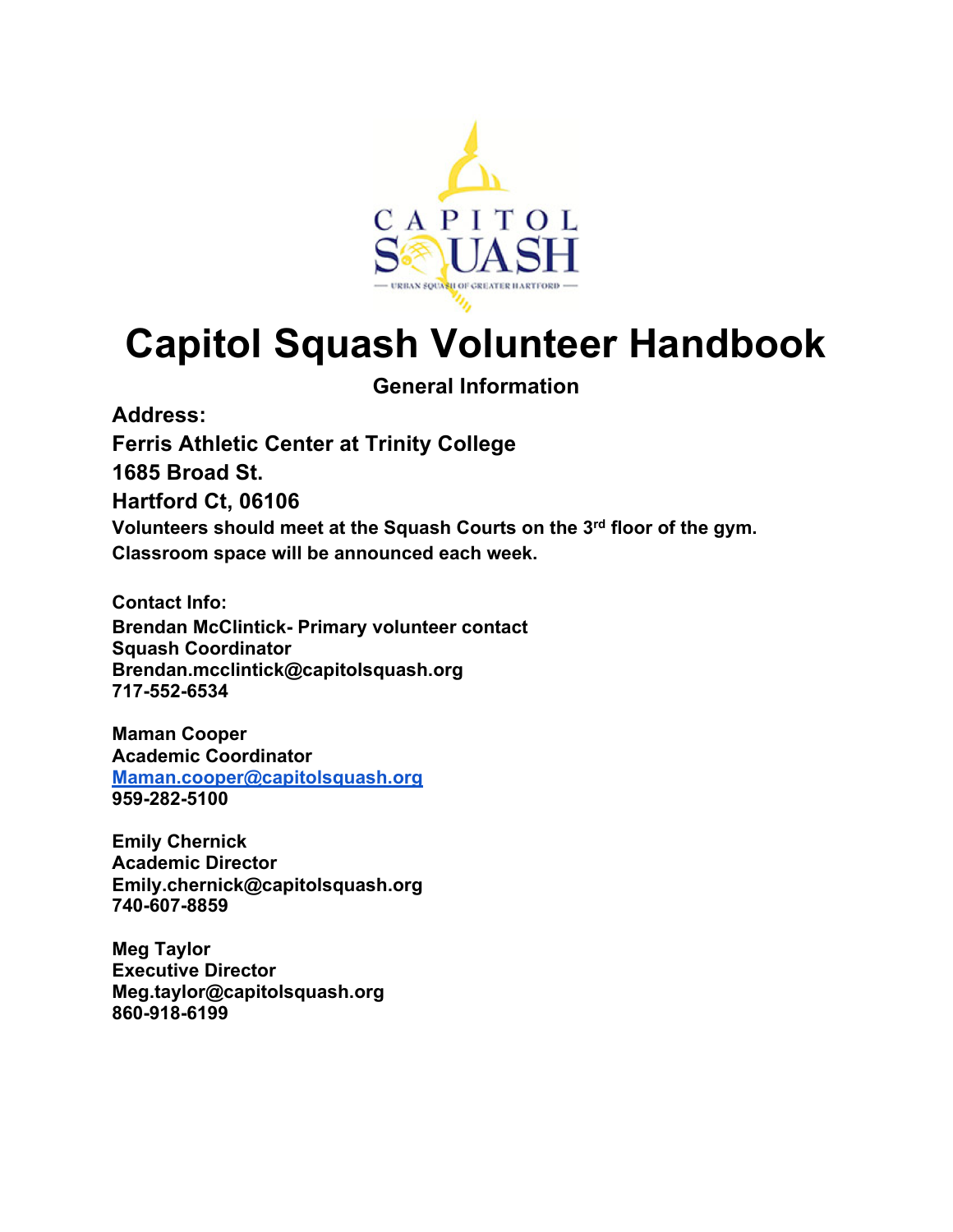# **Mission, Goals, and Program Overview**

Capitol Squash is an after-school youth development program which uses the sport of squash, in combination with fitness, academic tutoring, community service, college exposure, summer opportunities, and mentoring to make a difference in the lives of Hartford youth. There are 45 students currently enrolled in our program, coming from 6 different schools in the Hartford area.

#### Mission

The mission of Capitol Squash is to empower youth of Hartford to reach their potential as athletes, students, and engaged citizens.

Capitol Squash strives to provide urban youth with life-changing opportunities through the sport of squash, intensive educational support, mentoring, and community service activities.

### REP

"REP" points is our system for tracking student performance. Students are awarded 1 point if they meet the expectations set for the 3 parts of REP. Students can earn 3 points each day, and this is used to determine which students are eligible for trips and tournaments. If a volunteer notices a student not meeting these expectations, please inform a staff member so we can speak to the student and dock points if necessary.

**Respect-**Are students respectful to each other and to volunteers and staff? Are they treating the facility and our equipment respectfully and with great care?

**Effort-** Are students working hard towards accomplishing their goals, whether it be in squash or academics? Students are making a significant effort to work through a problem, or pushing their physical limits in fitness.

**Preparation-** Students come prepared with all of their needed materials; agenda, homework, and jersey.

### Capitol Squash – Our Culture:

Capitol Squash strives to build a culture of excellence, while promoting a positive, inclusive atmosphere. Absolutely no bullying, insults, or negativity are allowed. Any discriminatory language or sentiment will not be tolerated. We focus on our strengths while working on our challenges, and hold an optimistic view of the future. Our guiding mantra is to build strong relationships, develop a strong organization, and be mission-focused. This means that everything we do drives toward clear, concise goals and fosters good will from our community.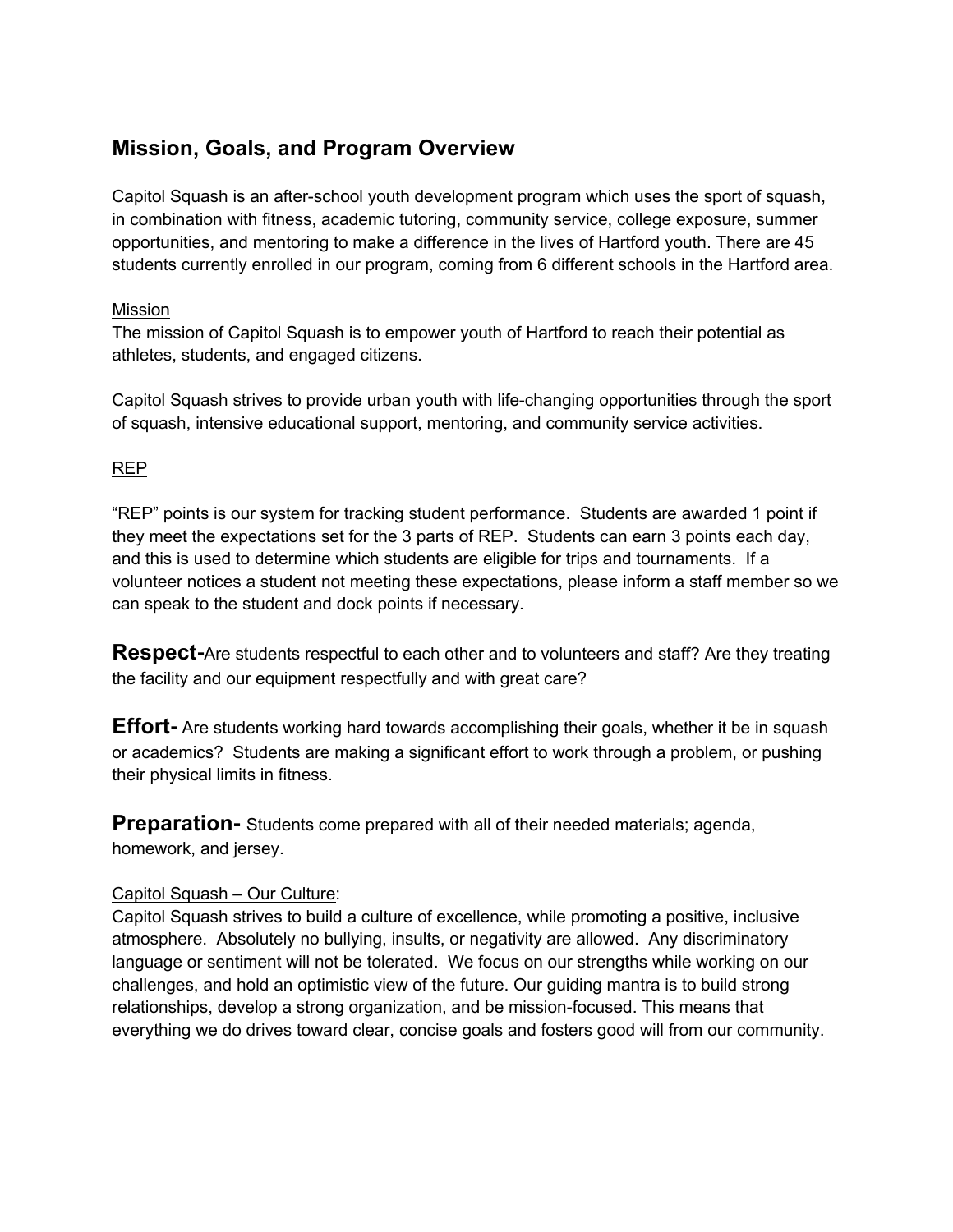## Program Goals

Building on the established Squash and Education model, Capitol Squash aims to promote participants':

- Well-being, including physical fitness, nutrition, and self-esteem
- Literacy levels
- Strength of character
- Educational attainment

### Long-Term Goals

Students will:

- 1) Graduate from high school and college
- 2) Develop an appreciation for learning and a global perspective
- 3) Cultivate healthy lifestyles, eating habits, and body image
- 4) Employ life skills to achieve goals and overcome adversity

# **Program Structure**

## **School Year**

Capitol Squash has programing from 3:40-6pm, 5 days a week, including both squash and academic sessions. There are two sessions of academics and squash a day, with the students split into two groups flipping between the two. The first session runs from 3:45-4:30, and the second session from 4:45-5:30. Volunteers are welcome to switch between academics and squash, we ask that you let us know ahead of time so we can plan accordingly. Some students arrive early to play open squash at 3:30, if you would like to you are welcome to come early and hit with the kids.

## **Summer**

Summer Programming is run at the Miss Porters school in Farmington CT. We have practice 5 days a week with programming running from 9:30am-2:30pm. Summer programming is much more flexible for extracurricular activities, if you are interested in running something for the kids feel free to reach out to Brendan or Emily. Normal volunteering for Squash and academics will take place mostly in the mornings from 9:30-11:40am.

# **Communication**

Great communication is the key to success within every organization, and it is essential to ensuring the success of our students. As far as communication from Capitol Squash goes, you can expect to receive communication from staff on a regular basis either through text, phone call, email or in person. Electronic communication is our preferred method of contact and may be comprised of email updates, Google calendar invites and e-newsletters. Please make sure you check your email regularly to ensure that you do not miss any important information regarding the program, such as schedule changes or practice cancellations. *Please let us know if email is not the best way to reach you.*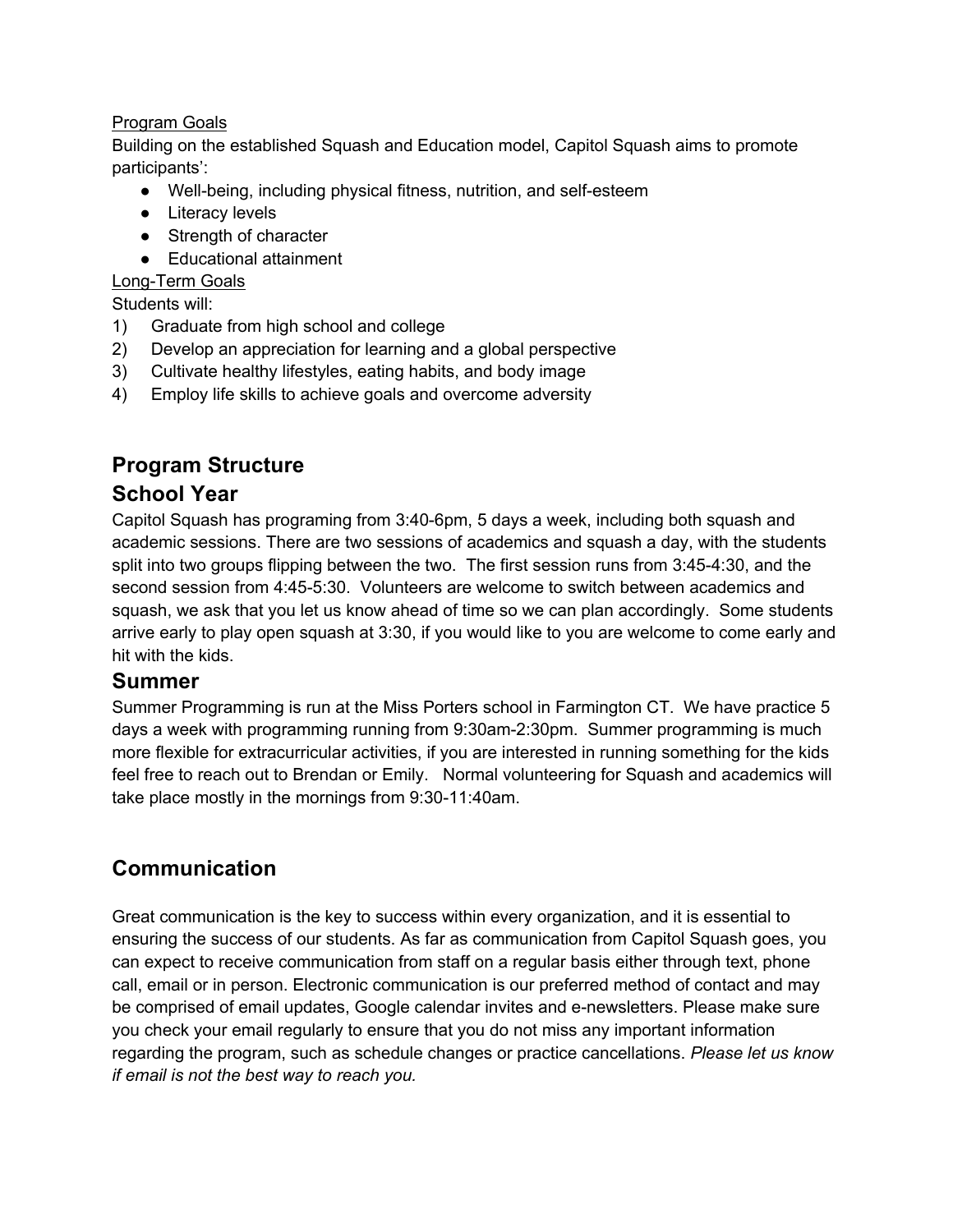# **Professionalism**

Volunteers are important role models for Capitol Squash students. Being aware of our words, actions, and appearance is crucial because each of these sends messages to those around us.

- Profanity is unacceptable in any context at Capitol Squash.
- Please do your best to avoid playing favorites
	- Gift giving or any activities that may intentionally exclude students are ways favoritism can be shown
- Please refrain from using any language or communicating any sentiment which is discriminatory or exclusionary with regard to age, race, color, ethnicity, religion, sex, national origin, sexual orientation, disability, or veteran status.
- Drugs, alcohol and tobacco use at Capitol Squash is prohibited.
- Please refrain from using cell phones during practice, including text messaging. We expect this of our students. You will notice staff using cell phones for communicating with parents, however.
- We encourage feedback about practices and our programming, but please save the feedback for after practice has ended and the students are not around.
- Volunteers should be cautious about the language they use in speaking or writing about students. Respecting students and honoring confidentiality means never speaking about students when we may be overheard.
- We encourage volunteers to dress comfortably but appropriately. The following kinds of clothing or accessories are not acceptable:
- items that advertise drugs, alcohol, tobacco, sex, or otherwise inappropriate things
- items that do not appropriately cover the wearer's body (ex: cropped shirts, low cut shirts, muscle shirts, short shorts and skirts)
- items with messages that are offensive or inappropriate

# **Expectations of Capitol Squash Volunteers**

Commitment – The Capitol Squash model only succeeds if volunteers honor their regular weekly commitments. We write our lesson plans with you in mind, and the students will come to expect seeing you on a regular basis. If you are scheduled for a day and can't make it, please try to give at least 24 hour notice to the appropriate staff so we can plan accordingly.

Participation – Participation is essential. No matter what we are doing, you and the students will both feel that you are a more integral part of the program if you participate fully with the students in each activity.

You may be assisting in the following activities during the year:

- Homework help
- Assisting and tutoring during literacy time